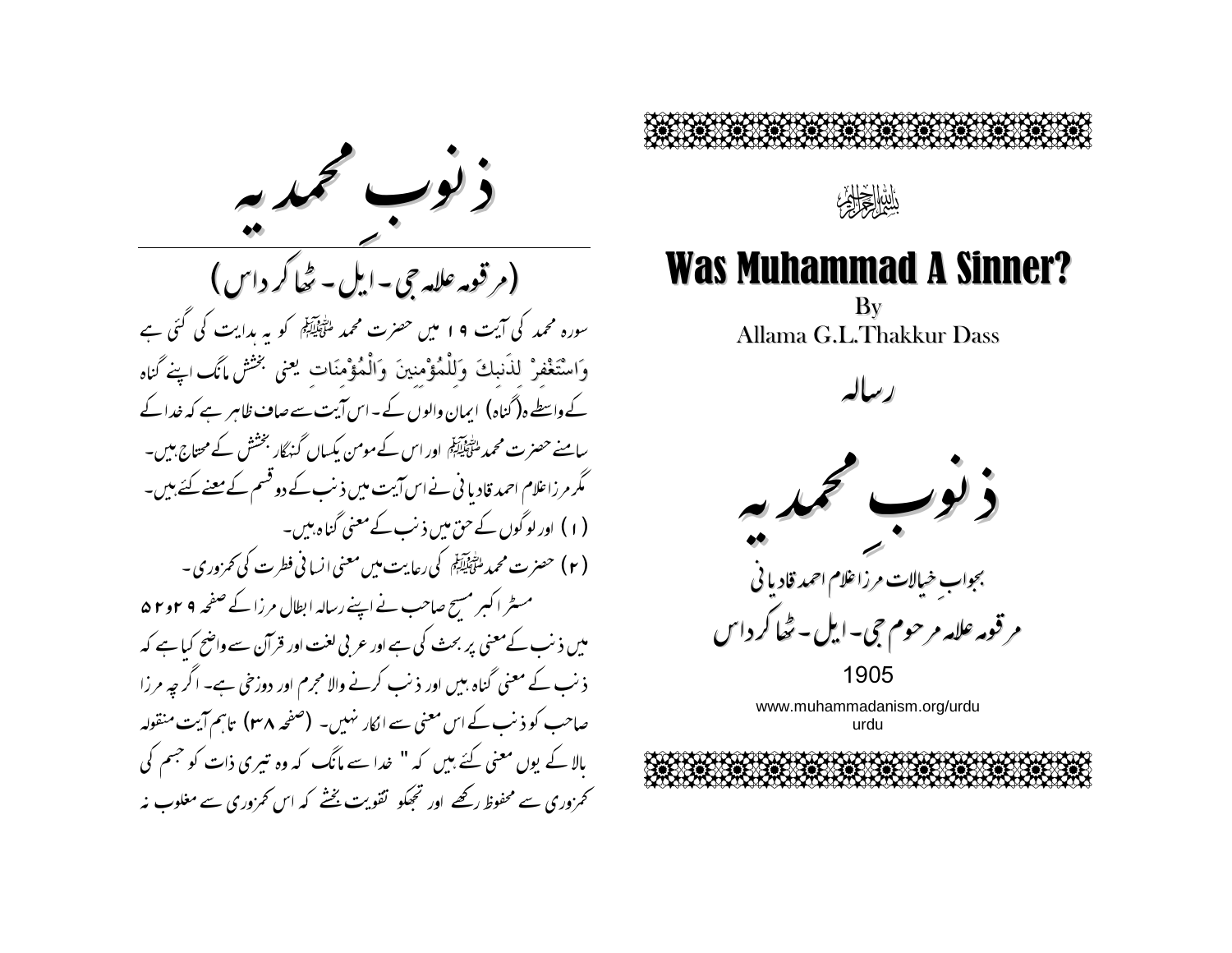(۱) انسانی فطرت کی تھمزوری مرزا صاحب انسانی فطرت کی تمزوری کو ذنب ہی کا رنگ بتلاتے بیں۔اس لئے معلوم کرنا چاہیے انسا فی فطرت کی تھروری کیاہے ؟اس میں کیا محمجھ شامل ہے؟ اس کا محرج کیاہے؟ قرآن نثر یف میں اس کا ذکر یوں آیاہے۔ ٹیریڈ اللّٰہُ أَن ٹیحَفَّفَ عَنكُمْ وَحُلُقَ الإِنسَانُ صَعِيفًا يعني اراده كرتاہے الله كه بلكا كرے تم سے اور پیدا کیا گیاآدمی نا نواں (سورہ نسا رکوع ۴۴پت ۲۸) اور حصرت محمد ملیَّ ایش اپنی نسبت لکھتے ہیں کہ میں بھی اور آدمیوں کی طرح ایک بسٹر ہوں ۔ سورہ رحم السحدہ ع 1 آیت ۵قُلْ إِنَّعَا أَنَا بَشَرٌ مِّثْلُکُمْ یعنی کہ سوائے اس کے نہیں کہ میں آدمی ہو ما نند تہارے ۔لہذا بستٰریت کی فطرت کی فطر تی تھروری میں حصرت محمد ﷺ مثل اور آدمیوں کے ٹھہرے اور انسانی فطرت کی کمروری تحجیے ا نبیاء ہی خصوصیت نہیں تھی۔ ماد رہے کہ دین اسلام کے اصول فطرت انسانی کی تمزوری کے لحاظ سے ایسے بنے میں جیسے کہ مروج بیں۔ جیسا کہ شمش العلمامولانا حافظ نذير احمد خان صاحب نے رہبا نيت پرايك اليڪچر ميں اصرار كيا تھااور حبوانجمن حمایت اسلام کے ماہواری رسالہ مطبوعہ ۵ ا حبون ۲ • ۹ اء کے صمیمه نمیبر ۱۸ میں شائع ہوا تھا۔ اور اخبار پور افشاں مطبوعہ ۲۲ اگست

ہوجائے اور بطور شفاعت کے ان مر دوں اور عور توں کے لئے بھی دعا کر حبو تجھ پر ایمان لاتے ہیں تاکہ وہ ان خطاؤں کی سمزا سے بچائے جاویں حبو ان سے سمرزد ہوچکیں (صفحہ ۳۱) تاویل مرزاحی کی اپنی طبعزاد نہیں کھی جاسکتی کیونکہ اہل اسلام نے کل انبیاء اور حصرت محمد التَّقَيْلِيَّهُمْ کے بارے میں ایک تعظیمی رائے گھر چھوڑی ہوئی ہے کہ کل نبی معصوم ہیں اور استغفار ذنب کے معنی اس رائے کے دیاؤ میں کرتے بیں اور متن کاحق ادانہیں کرتے۔اگر چہ انبیاء اور حصرت محمد التَّقِيَّةَ لِمَنْ سُلِّمَا ورآدميوں کے گناہ کئے اور وہ یا ئبل اور قرآن میں مندرج بیں اور ان کے لئے استغفار بھی بتلایا گیا ہے تو بھی یہ تعظیمی گھڑنت مقدم ہے کہ کل نبی معصوم ،میں۔ چنانچہ اس امر میں یادری سیل عقاید اسلامیہ کے صفحہ ۶ ۷ – ۲ میں مسلمانوں کاعقیدہ یوں بیان کرتے ہیں کہ " عام رائے ہیرہے کہ کل نبی گناہوں سے پاک اور خواہ کیائر سے ہوں صغائر سے ہوں اور احیا ناً اگر تحچھ صنعت کے اثار ان سے سمر زد بھی ہوں تو بمنزلہ ایسے قصور یا کوتاہی کے متصور ہوتے ہیں حو گناہ کی حد تک نہیں پہنچتے ۔ اگر چہ قرآن کے بیانات اس عقیدہ کے برخلاف میں تو بھی یہ عقیدہ موجود ہے۔اور مرزاحی کی تاویل ذنب پر کوئی نئی بات نہیں ہے بلکہ اسی پرا نی لکیر پر لکیر کھینیچی ہے ۔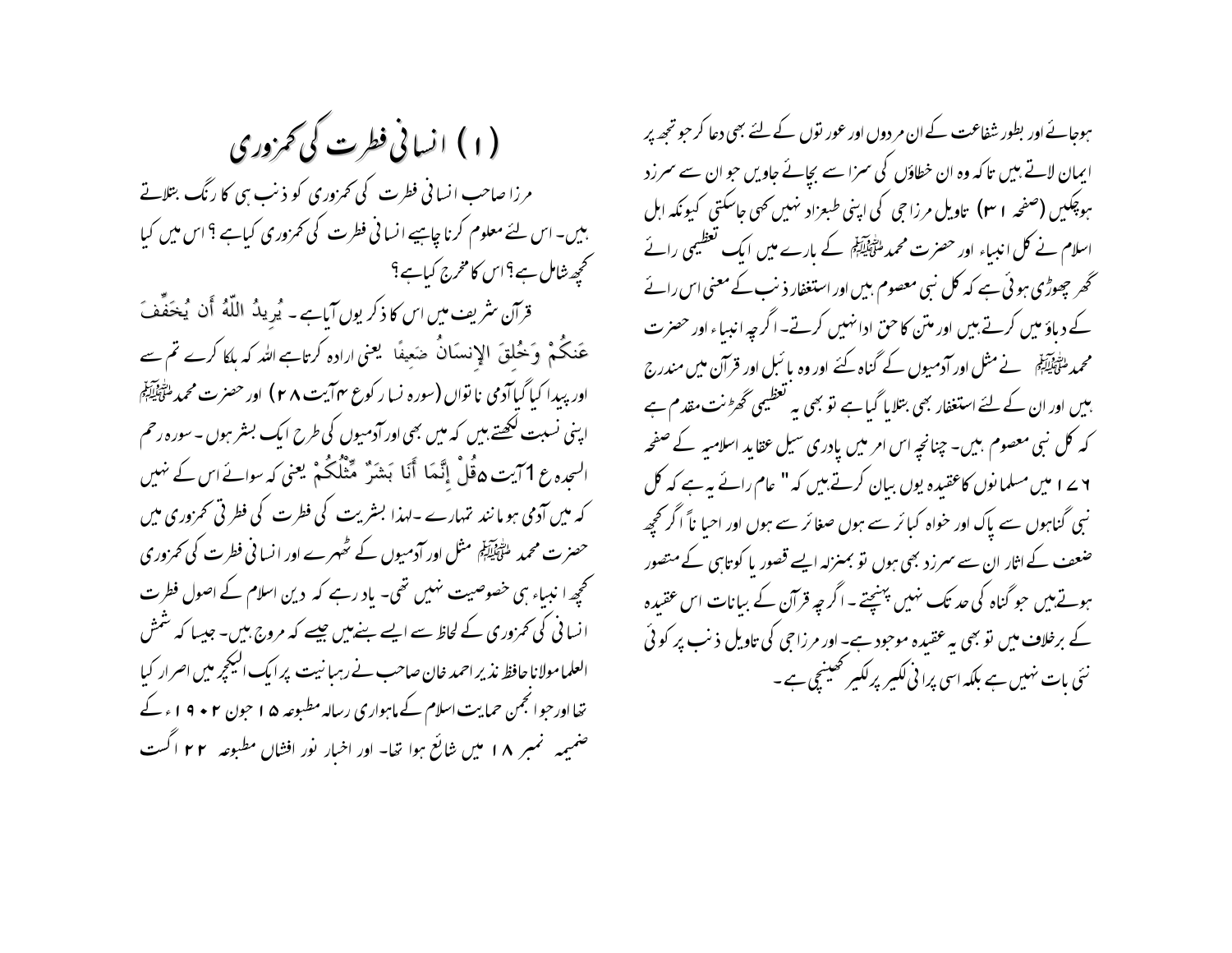(۴) اس موقعہ پر یہ جتاد بنامناسب ہے کہ قرآن کی یہ تعلیم پائبل کی تعلیم کے مطابق نہیں ہے پائبل کا یہ اظہار ہے کہ " خدا نے انسان کو اپنی صورت پر پیدا کیا " (توریت سٹریف کتاب پیدائش رکوع ا آیت ۲۷ے- "خدا نے انسان کوراست بنایااور انہوں نے بہت سی بندشیں تجویز کرکے باندھیں "( یا ئبل مقدس واعظ رکوع پے آیت ۹ ا )ان بندشوں میں سے ایک بات بہ معلوم ہو تی ہے کہ " خدا نے انسان کو ضعیف بنایا پائبل کے بیان سے یہ حاصل ہے کہ انسان نے گناہ کرکے اپنے آپ کو ضعیف بنالیا کہ نیکی کرنے کی قابلیت اس میں نہ رہی ۔ مگر خدا نے اس کو پاک اور راست فطرت دی تھی۔ پس اگر محمد متٰحَیْنَہُمْ اس گری ہوئی تھرور فطرت کے لئے دعا کرتے تھے کہ بحال ہوجاوے تب تواجیا کرتے تھے اور اس سے یہ بات قائم ہو گی کہ آپ کو اپنی فطرت انسانی ذنب کے سبب سے کمرور محسوس ہو تی تھی۔

( ٢ )ذِ نوب محمدِ مُتَّهَنِيَّةً لِمَ بِقَولِ مِرزا غلام احمد مرزاحی ککھتے ہیں کہ لفظ ذنب کا اطلاق انسانی فطرت کی تمزوری پر بھی ہوتا ہے (ابطال مرزا صفحہ ۲۳)۔ مگر آپ نے حصرت محمد ملٹی ایکم کی انسانی فطرت کی تم زوری کی کوئی مثال نہیں دی جس کو دور کرنے اور جس سے محفوظ رکھے جانے کے لئے وہ دعا کیا کرتے اور صرف گول مول بات بنا ئی ہے - جا ننا چاہیے کہ حصرت محمد ملتَّ لِیَہٖٓم کی یتیبی اور لڑ کین کی غریبی اور ناخوانده ہونا توانسا فی ذات کی تمزوریاں نہیں ہوسکتی تھیں۔ایسی حالت

۱۹۰۲ء اور ستمبر ۱۹۰۲ء میں تحمترین (یعنی راقم الحروف) نے اس کا حواب د یا تھا۔ (۱) جانناچاہیے کہ قرآن کےمطابق اگر خدانے انسان کو کمزور پیدا کیا ہے تو انسان کی فطرت کی تمر دوری کو تمر دوری نہیں تھہ سکتے اور نہ اس کے فعل فعل بد ہوسکتے ہیں اور نہ ان کا تدراک در کار ہے ۔ کیونکہ یہ فطر ٹی تحربوری نوصر یجاً منشا ان ہے۔اور اصول اسلامیہ بھی اسکے میاوی کھے جاتے ہیں۔ (۲) به انسانی فطرت کی تمزوری فقط نبیوں ہی میں نہیں بلکہ کل نوع انسان میں بتلائی گئی ہے ۔ آیت منقولہ میں نوع انسانی کا صریحاً ذکر ہے اور نہی یہ سبب انسان ہونے کے اس فطر تی تھر دوری کے حصہ دار تھے۔ لہذا فطر تی تھر دوری کی وجہ سے صرف نبیوں ہی کو نہیں بلکہ کل بنی آدم کو معصوم کھنا چاہیے اور حس حس نے گناہ کیااس کو گنہگار جا ننا چاہیے خواہ نبی ہواور خواہ کو ئی اور – (۳) یہ فطر ٹی تھروری ایک حالت ہے ۔ اور خدا نے انسان کو تھرور حالت میں پیدا کیا ہے لہذا انسان اس کے دفیعہ کے لئے کیوں معافی مانگے اور کس سے مائگے ؟ یہ کم وری تومنشا الهیٰ ہے اور اس کو دور کرنے کے لئے دعا کرنا منشا الهیٰ کے خلاف ہوگا۔ پس اگر مرزا حی والی انسا نی تحمزوری کا اشارہ قرآن والی انسا نی فطر فی ناتوا فی کی طرف ہے تب تو مرزاحی کی چال درست نہیں اور محمد ملٹی ایکٹر كى معافى علط تھى۔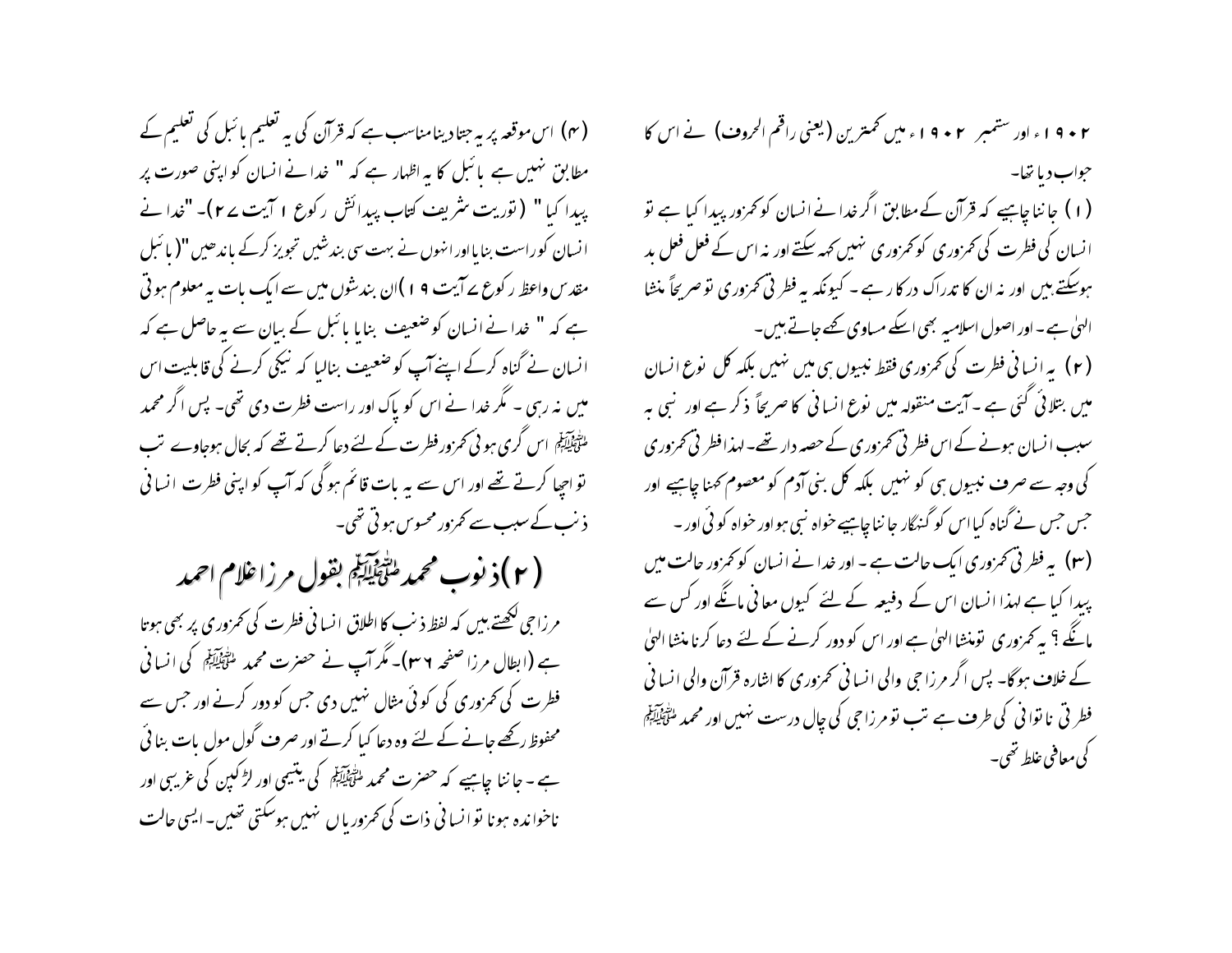شَرٌّ مَا خَلَقَ وَمِن شَرٌّ غَاسِقٍ إِذَا وَقَبَ َمِن شَرٌّ النَّفَّاثَاتِ فِي الْعُقَد وَمن شَرٌّ حَاسد إِذَا حَسَدَيعني يناه بَكِرْتا بوں ميں صبح کے پرورد گار کی برائی پھونکنے والوں کی سے بیچ گرہوں کے اور برائی حسد کرنے والوں کی سے حب حسد کرے ظاہر ہے کہ اس کم زوری کے لئے استغفار نہیں کرتے تھے خدا کی پناہ ما نگا کرتے تھے لہذا استغفا ذیوب سے اس کمر وری کوجدار کھناچاہیے ہہ کمروری البتہ اندیشہ ناک تھی اور متقاصی ہے کہ لوگوں حصرت محمد کے بارے میں بڑے محتاط ہوئے۔مگر خبیر اس کم وری کوجانے دو کیونکہ -

انسا فی فطرت کی تمزوری کو ہم مسیحی بھی مانتے ہیں۔ اور مرزا حی اپنے اس قول سے کہ "لفظ ذیب کا اطلاق انسانی فطرت کی تمزوری پر بھی ہوتاہے " مسیحی تعلیم کو قبول کرتے ہیں کہ انسان نسلاً بھی گنہگار ہے اور حصرت محمد التَّأْلِيَةَ لِمَّ اس صيغہ سے ماہرِ نہيں ہيں۔ یعنی نسلاً گنہگار ٹھہرتے ہيں انسان کی فطر ٹی تھروری سوائے اس کے اور تحچھ نہیں ہے کہ گناہ کے سبب انسان پذا تہ تھمزور اور لاچار ہو گیا ہے ۔ گناہ کا تسلط ہے کہ اس کی فطرت ہی گناہ آلودہ ہو گئی ہے ۔ اور اس کے برے نتیجوں سے محفوظ رہنے کے لئے روح القدس کی مدد مانگنا بہت ہی صروری امر ہے۔ انسان کی بہ تحمزور فطرت اس کے اعمالی گناہوں کاموجب ہوتی ہے مشاہدہ سے اور بائبل سے ہہ حقیقت ظاہر ہے - پرورد گار نے دیکھا کہ زمین پر انسان کی

د نیامیں اور ہزاروں کی ہو تی ہے۔اور یہ صرف بیرو فی حالات کی تیدیلیوں کا اثر یا دیاؤ تھا جن کے دور ہوجانے سے خوشحالی ہوجاتی ہے۔ چنانچہ حصرت محمد ﷺ بھی ابوطالب کی ہمدردی اور مهر با فی سے اچھی حالت میں ہوگئے تھے اور اس نے آپ کی شادی خدیجہ نام ایک مالدار بیوہ سے کرادی تھی اور اس بندوبست سے آپ مکہ کے دولتمندوں کے برابر ہوگئے تھے۔ مگر ذیوب کی فطرت کے لئے دعائیں تو بعد سثروع ریات کی گئی تھیں۔ اور بقول مرزاصاحب انسا فی ذات کی تھر وریوں کے واسطے کی گئی تھیں۔علاوہ اس مذکورہ حالت کے یہ بھی خیال رہے کہ حصرت محمد اپنے انسا نی وحود میں صاحب حوصلہ اور جنگی مر د اور بہت عور نوں پر قادر آدمی تھے۔آپ کی انسانی ذات کی یہ سب خوبیاں قرآن میں ملتی بین۔ پھر وہ نحمزوری کیا تھی <sup>ج</sup>س کو ذنب یعنی گناہ جا نکے بخش مالگا کرتے تھے ؟ حصرت محمد متَحَيْلِيَّتُمْ ابنني بابت قرآن ميں ايک خاص بات کا ذکر کرتے ہيں جس کوآپ کی انسانی محمزوری کھاجاسکتا ہے اور وہ یہ ہے کہ آپ شیطان کے اور جادو کے مغلوب تھے اور ان کے اثر سے ڈرٹے اور پناہ ما لگا کرتے تھے -چنانچه سوره آل اعراف ع ۲۲ آیت ۲۰۰ وَإِمَّا ۗ يَتَرَغَنَّكَ ۖ مِنَ الشَّيْطَانِ نَزْغٌ فَاسْتَعِذْ بِاللَّه يعني <sub>اور ا</sub>گروسوسہ ڈالے تحمِّہ کوشیطان کی طرف سے وسوسہ ڈالنے والا پس پناہ پکڑ اللہ کی - پھر سورہ الفلق اور سورہ الناس (قرآن کی آخری سورتیں )میں ہے ۔ قُلْ أَعُوذُ ہوَبٍّ الْفَلَقِ من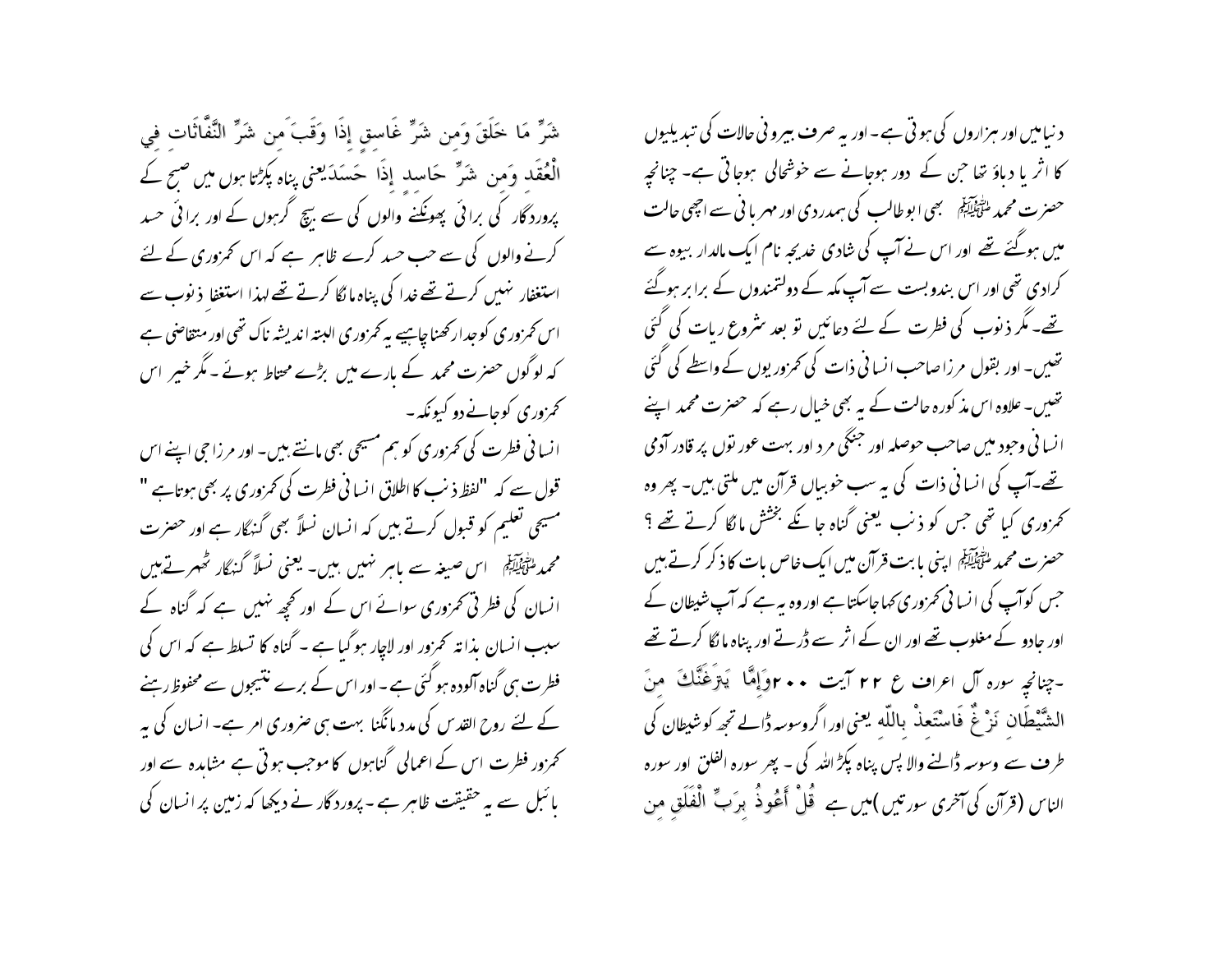اور اس سے حصرت محمد الْحَقِيَّةَ لَهِ \_ كامثل ديگر آدميوں كے نسلاً با فطرة ذِ نب ہونا ثابت ہے ۔ اور حصرت محمد التَّہ اللّٰہُم کا مغفرت مانگنا ظاہر کرتا ہے کہ آپ اپنی اس طبعی تحرزور حالت کو حوب محسوس کرتے تھے اور ہم مانتے ہیں کہ اجھا کرتے تھے۔ بسٹر طیکہ توبہ کےلائق پھل لاتے رہے تھے۔ (۳)- ذیوب محمدیه متحلِّقیاتِکُمُ ازروٹے قرآن حصرت محمد التَّخْلِيَلِيَّ كي فطر تي تم ور حالت كا احوال توسم نے مرزا صاحب کے قول کی روسے معلوم کیا کہ کیا تھا۔مگر قرآن میں آپ کی حالت کا نہیں بلکہ افعال کا ذکر ہے ۔اس میں جہاں تھیں ذنب کا ذکرآیا ہے وہاں برے فعل سے مراد ہے اور ایسے فعل حوانسان کو مجرم اور سمزاکے لائق قرار دیتے بیں۔ سورہ یوسف ع ۳ایت ۹ مواسْتَغْفري لذَنبك ٳئنك كُنت منَ الْعْعَاطِئِينَ يعني بخشْنِ مانَك اے عورت واسطے گناہ اپنے تحقیق تو ہے خطاکاروں سے ۔ اس آیت میں ذنب کرنے والے کو خطا کار قرار دیا ہے۔سورہ القصص ع 7اور نہیں پوچھے جاتے گناہوں اپنے سے مجرم لوگ۔ اس آیت میں بہ ظاہر ہے کہ آدمی گناہ (ذنب) کرنے سے مجرم ٹھہر تاہے ۔ اور حصرت محمد سلطینگیٹو کو بھی مثل عورت مذکورہ کے ہدایت کی گئی کہ اپنے ذیوب یعنی برے کاموں کی بخشش مانگ حن کااحوال قرآن میں حسب ذیل آیا ہے۔

یدی بہت بڑگئی اور اس کے دل کے نصور اور خیال زور بروز صرف بدسی ہوتے ہیں ( نوریت سٹریف کتاب پیدائش رکوع سے آیت ۵)۔"انسان کو ن ہے کہ پاک ہوسکے ؟ اور وہ حو عورت سے پیدا ہوا کیا ہے کہ صادق ٹھہرے(مائبل مقدس صحیفہ حصرت یعقوب رکوع ۱۵ آیت ۱۴) "دیکھ میں نے برائی میں صورت پکڑی اور گناہ کے ساتھ میری ماں نے مجھے پیٹ میں لیا۔ " (زبور سٹریف رکوع ۱ ھ آیت ھ)"میرے جسم میں کوئی نیکی بسی ہوئی نہیں (انجیل سٹریف خط اہل رومیوں رکوع پے آیت ۱۸)ان میں ہم بھی سب کے سب پہلے اپنے جسم کی خواہشوں میں زند گی گذار نے اور جسم اور عقل کے ارادے پورے کرتے تھے اور دوسمروں کی ما نند طبعی طور پر عضب کے ماتحت تھے۔(انجیل سٹریف خط افسپوں رکوع ۲ آیت ۲)۔انسان کی فطر تی تھمزوری یہ ہے ۔اور اس کا نتیجہ یہ ہے کہ (۱) نیک کام مجھ سے بن نہیں پڑتے ۔(خط رومیوں رکوع پے آیت ۱۸) اور ( ۲ ) پہ ہے کہ طبعی طور پر عضب کے ماتحت، بیں۔"گناہ انسان میں ایک عادت باطبعیت ثا فی ہو گیا ہے اور وہ خود اس کو بدل نہیں سکتا ۔ چنانچہ اس کی چیتے کے داعوٰں کے ساتھ تشبہبہ دی گئی ہے ۔ دیکھو (صحیفہ حصرت پرمیاہ ر کوع ۳ ا آیت ۲۳)۔ پس اگر مرزا صاحب اپنے قول پر قائم ہیں کہ حصرت محمد اللّٰہﷺ میں ذنب یعنی انسانی فطرت کی تھروری تھی نوانسا فی فطرت کی تھروری یہ ہے حوہم نے بائبل سے ثابت کی ہے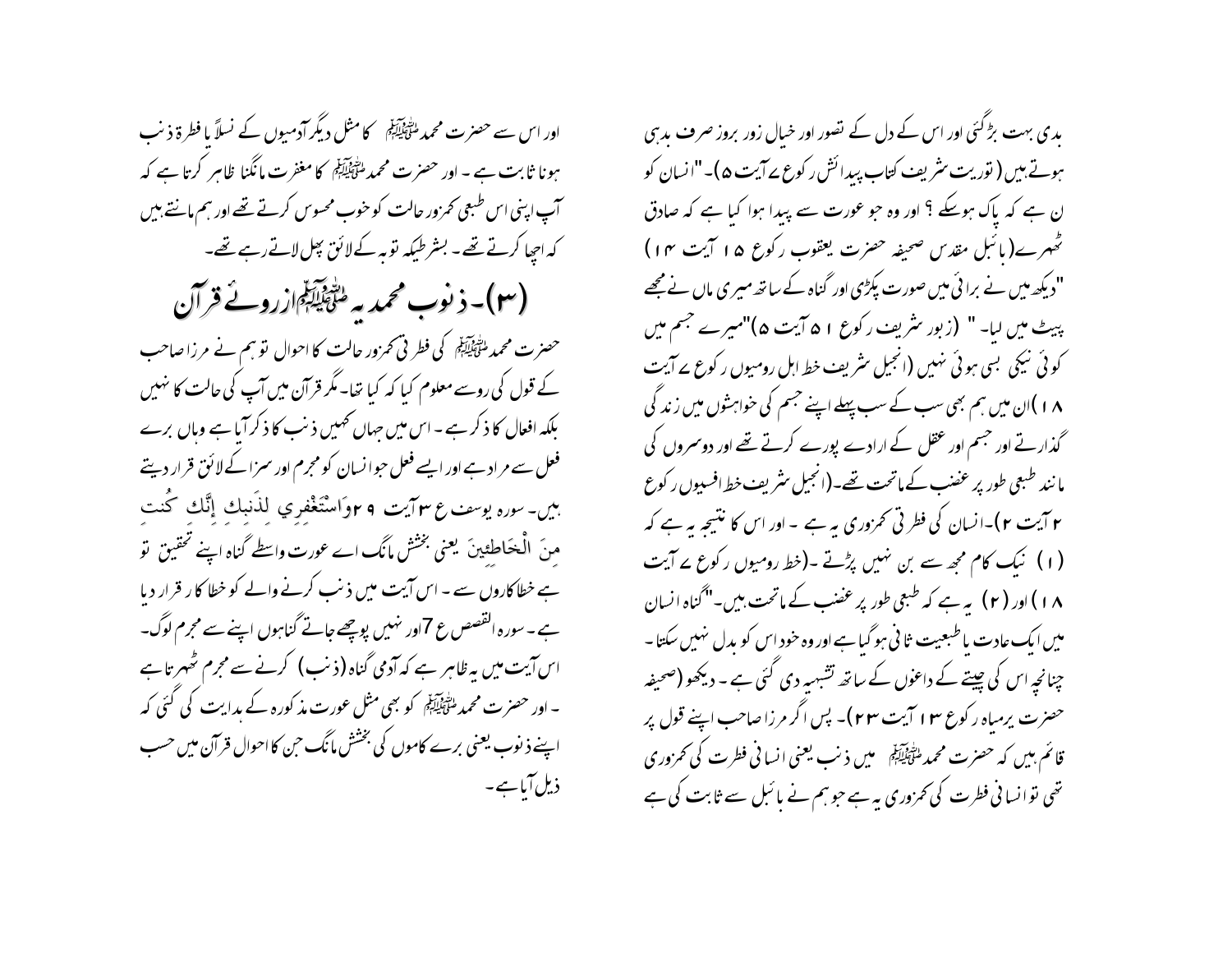داع کو حصرت محمد الٹی ایٹم پر سے مطانے کے لئے کئی ایک تاویلیں کی گئی بیں۔ (۱)جو تحچھ وحی کے آنے سے پہلے یا بعد گذرا ہے وہ خدا نے معاف کردیا۔ (۲)فتح مکہ سے پہلے یا بعد تحچہ ہوا۔ یا(۳) قبل از نزول اس آیت کے (۴) مفسر سلمیؒ نے فرمایا کہ ماتقدم سے مراد آدم کے گناہ بیں۔آدم کے گناہ کوآپ سے اسلئے منسوب کیاہے کہ گناہ کے وقت آپ صلب آدم میں تھے اور ما تاخر سے مراد امت کے گناہ ہیں۔امت کے گناہوں کو بھی آپ سے منسوب کیااس سبب سے کہ آدم کے گناہ امت کے گناہوں کے پیپنٹرو اور موجب تھے ۔امام صاحب یہ تاویل نوعمدہ تجویز ہے مگر کسریہہ ے کہ یہ منسوبیت قرآن کے کسی مقام سے مصرح نہیں ہے۔ برعکس اس کے امت کے گناہوں کی معافی اور اپنے گناہوں کی معافی مانگنے کی جدا جدا پدلیت ہوئی ہے ۔ دیکھو سورہ محمد رکوع • ۱ امت کے گناہ حصرت محمد ﷺ کے گناہ قرار دینے کی صرورت نہیں ہے ۔ ہمارے نزدیک پہلے معنی صحیح بیں اور باقی تاویلیں ہیں۔حصرت محمد ملتَّ لِکِیْتِنِ نے اپنے تیئں معصوم نہیں جتایا جیسا کہ مقتدی جتایا چاہتے ہیں۔ کیونکہ حصرت محمد نے قرآن میں آدم اور ابراہیم اور موسیٰ کو بھی استغفار پڑھنے والے جتایا ہے۔(سورہ اعراف آیت ۳۴۰، سورہ ہود آیت ۹ مه، سورہ نوح آیت ۹ ۲اور سورہ قصص آیت ۵ ا و۱ ۱ )۔اس لئے اگراپنے تیئں بھی استغفار پڑھنے والاجتابا نواس میں کیا برا کیا ؟ محچہ نہیں وہی کیاحواور نبیوں نے کیا تھااور اپنے

اولاً لفظ ذنب فقط حصرت محمد التَّخيَّلِيَّهُم كے گناہوں کے واسطے کوئی مخصوص لفظ نہیں بلکہ اور لوگوں کے گناہوں پر بھی بولا گیاہے اور ہر قسم کے گناہ کے واسطے عام طور پر بولا گیا ہے دیکھو سورہ شمس آخری آیت فَلَہَمْلَہَمَ عَلَيْهِمْ رَبُّهُم بِذَنبِهِمْ فَسَوَّاهَا يُعنى پس بِلاكِي ڈالیان کے اوپر ان کے رب نے یہ سبب گناہ ان کے پس برابر کردیا۔اس آیت میں پرورد گار کی اونٹنی کو مارنا د نب کہا گیا اور اس ذنب کی سمزا ہلاکت ہوئی۔ پس ظاہر ہے کہ ذنب ایسے گناہ پر بولا جاتا تھا جو ہلاکت کا باعث تھا۔ اور ممکن ہے کہ حصرت محمد التَّقِيَّةَ لِمَّ ﴾ ونوب بھی ایسے تھے جو ہلاکت کاموجب ہوتے اور اسکئے بجاؤ کے واسطے معافی مانگنے کی بدایت کی گئی۔ پھر سورہ احزاب ر کوع ۸ میں اور سورہ زمر ر کوع ۵ میں بہ لفظ لوگوں کے ہر قسم کے گناہوں کے لئے بولاگیا ہے۔ یعنی واسطے نتہارے گناہ ۔ اور یعنی تحقیق اللہ بخشتا ہے گناہ سارے - اسی طرح پہ لفظ ذنب حصرت محمد الراتيقيّة که محض کسی کمرور حالت سے مراد نہیں رکھتا ہے بلکہ سارے گناہوں کو شامل کرتاہے خواہ کبیرہ تھے خواہ صغیرہ - دیکھوسورہ فتح آيت 1وrإنَّا فَتَحْنَا لَكَ فَتْحًا مُّبِينًاليَّغْفرَ لَكَ اللَّهُ مَا تَقَلَّمَ من ذَنبكَ وَمَا تَأَخَّرَ وَيُتمَّ نَعْمَتَهُ عَلَيْكَ وَيَهْديَكَ صِرَاطًا مُّسْتَقيمًا یعنی تحقیق فتح دی ہم نے تجھ کوفتح ظاہر - تاکہ بخشے تجھ کو خدا حوپہلے ہوئے تھے تبیرے گناہ اور حبو پیچھے ہوئے اور تمام کرے اپنی نعمت تجھ پر- اور دکھاوے تجھ کوراہ سیدھی اس کی سثرح پر علماء اہل اسلام متفق نہیں بیں۔اور ذنب کے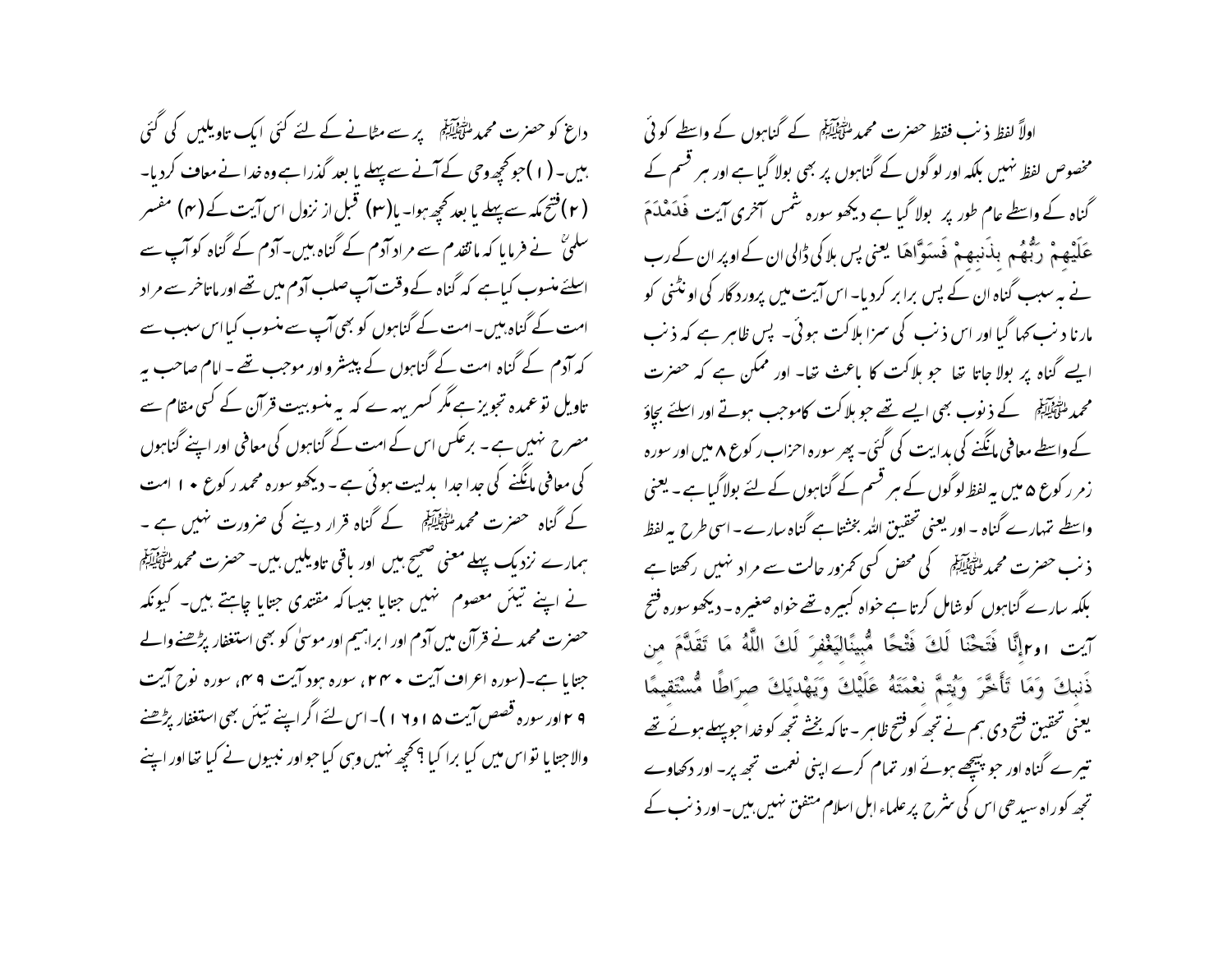آپ کا صال ایسا ذنب تھا کہ اگر خدا سیدھی راہ نہ دکھاتا توآپ ہلاک ہوجاتے۔ حصرت محم متَّ يُبَيِّبَهُمْ نے اپنے صال وذ نب کا یہی حال حود ظاہر کیاہے کیونکہ جب وہ اپنی تمام گھراہی اور خطاکاری کو یاد کرتے نوسوائے استغفار کے اور کوئی چارہ نظر نہیں آتا تھا۔ اور اس حال میں اپنے گناہوں کی بخشش مانگنا تعریف کے لائق کام تھا۔سب گنہگاروں کوایسا ہی کرناچاہیے۔

قرآن سے صاف معلوم کیا اب گناہ کی نسبت علماء اسلام کا مسلم عقیدہ بھی دیکھیں کہ کیاکھتاہے۔ اور اس کے لئے ہم سیل صاحب کی کتاب عقائد اسلامیہ کے جوتھے ماب سے اقتیاس کرتے ہیں۔ جس میں عقائد اسلام کا تذکرہ یہ صاحب یوں لکھتے ہیں کہ " مسلمانوں میں گناہ کی تفریق ہے بعض گناہ کبیرہ میں یعنی بڑے گناہ اور بعض صغیرہ یعنی چھوٹے گناہ میں ، قتل اور زنا، اور خدا کی اور ماں پاپ کی نا فرما فی یتیموں کو غار ت کرنا، زنا کی نتمت لگا فی، حہاد سے بچنا ، سثراب پینا ، رسْوت دینا یالینا، جمعه کی نماز اور رمضان کے روزوں میں سستی کرنی، نا انصافی عیبت ، بدیانتی ، قرآن کو پڑھ کر بھول جانا سچی گواہی سے محترز ہونا یا جھوٹی گواہی دینی بے سبب جھوٹ بولنا (صراط اسلام صفحہ ۸۱)جھوٹی قسم کھانی یاسوائے خدا کے دوسروں کی قسم کھانی،ظالم حاکموں کی خوشامد کر نی ،جھوٹا فیصلہ کرنا ، کم نولنا یا ناپناجادوقمار بازی، کفر کی رسوم کو پسند کرنا ، خدا پرستی پر فخر کرنا، مردوں کا نام لے کر حیاتی پیٹنا ، ناچنا ، گانا ، بجانا، آپ کو سابقہ رسولوں کی مانند ایک رسول <sub>ک</sub>ھا تھا **(آ**ل عمران رکوع ۵ آیت  $-$ ( $\sqrt{r}$ 

ث**نا نیا** ً دریافت کرناچاہیے کہ حصرت محمد ا<u>نتی ایک</u> کے ذیوب کیسی یا توں یا فعلوں کو شامل کرتے تھے کہ ان کے لئے بخشش مانگنی پڑی ظاہر ہے کہ وہ ایسے نہیں تھے کہ بلابخشش مانگے بے عقوبت رہتے ور نہ معافی کی صرورت نہ تھی۔ تاہم ذرہ اور آگے بڑھیں اور دیکھیں کہ وہ ذیوب کس قسم کے تھے سو واضح ہو کہ قرآن میں سب سے بڑا اور سب سے برا گناہ وہ ہے جس کو صال لکھا ہے یعنی گھراہی ۔اگر خدا کسی کوگھراہی میں ڈالے یاانسان آپ ہی اس میں پڑارہے نواس کے لئے بخشش نہیں عذاب یقینی ہے۔ یہ لفظ صال پہلے ہی پہل سورہ فاتحہ کے آخرآبامیں ہے۔صالین ایسے نالائق قرار دیئے گئے ہیں کہ ان سے بچے رہنے کے لئے سورہ فاتحہ میں خاص دعا مانگی گئی ہے اور ان کے پچنے کی کو ٹی امید نہیں۔ اور حبن کو خداصلالت میں ڈالے ان کا نہ کوئی ولی ہے اور نہ کوئی اور سلیل بچنے کی ہے ۔ سورہ شوریٰ رکوع ہم یعنی حس کو گھراہ کرکے اللہ بیس نہیں واسطے ا سکے کوئی ولی پیچھے اس کے ۔ اور بھی دیکھو سورہ مومن رکوع سے اب یہی لفظ صال حصرت محمد التَّأْلِيَةِ كَمَنْ مِن بِهِي آبا ہے دیکھوسورہ ضمحیٰ آیت بے و وَوَ جَدَاكَهَ ضَالًّا ۖ فَعَامَتَ لِعِنِي اور یا یا تحمِه کو(گُمراه) حن کے برخلاف سورہ فاتحہ میں دعا کی گئی ہے اور سورہ فتح آیت ۱ و ۲ کا حواقتیاس او پر دیا گیا اس میں بہ لکھا یا یا کہ " یخٹے تجھ کو پرورد گار تیرے ذنب دکھاوے تجھ کوراہ سیدھی ۔ توظاہر ہے کہ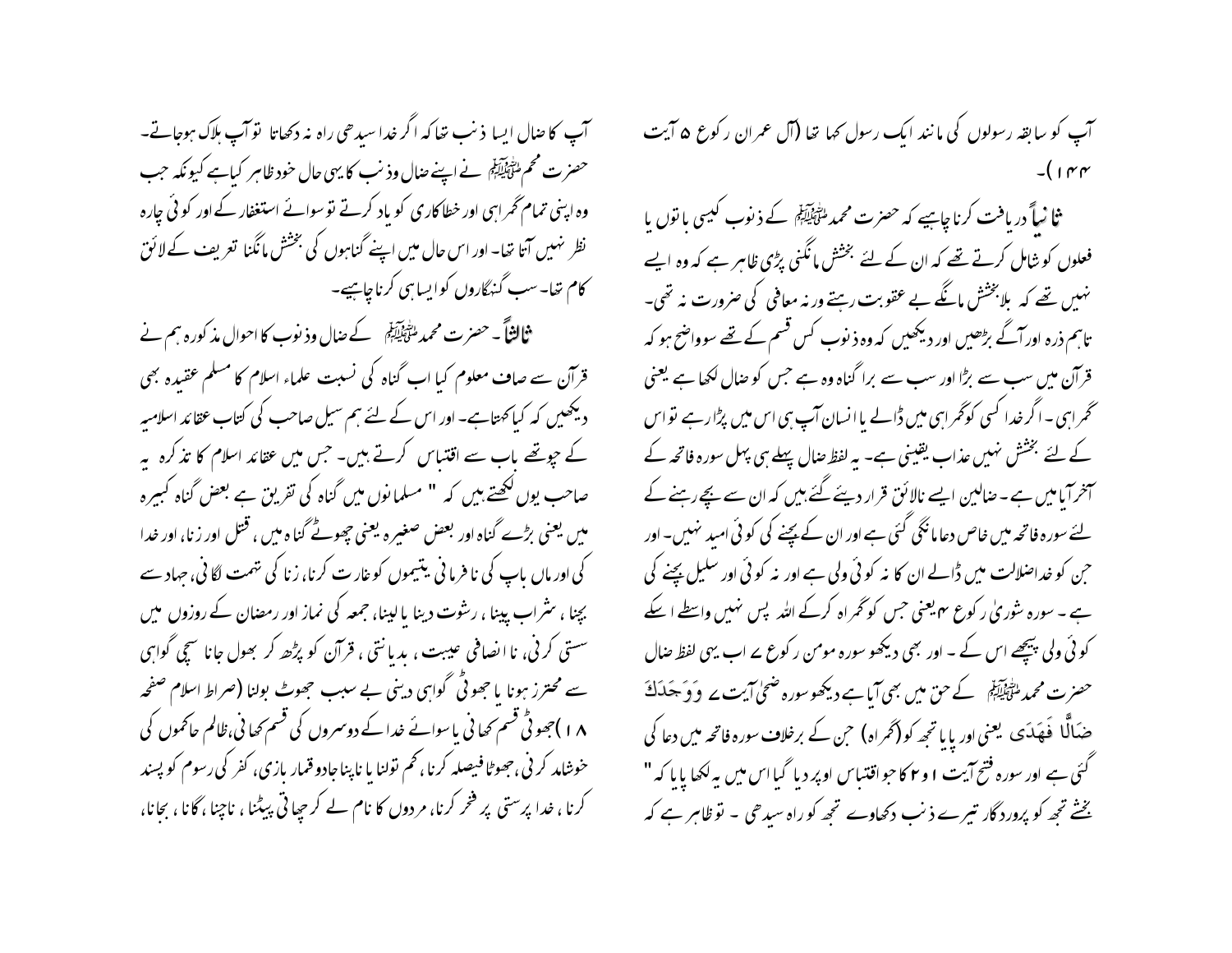ہے۔(حصرت متی رکوع ۹ آیت ۲ ) ان میں سے کون مقتداہونے کے لائق (۴) تخصمت انبياء اور ذ نوب محمد متَّقَلِيلَهُمْ ( اہل اسلام نے عصمت اندیاء کی بابت حو عقیدہ بنایا ہوا ہے صرف امک تعظیمی گھڑنت ہے۔ اگر حصرت محمد السَّمَّايَّةَ انبيا کي عصمت کے قائل ہوتے توان کے اور اپنے ذیوب کا ذکر نہ کرتے اور نہ ان کے استغفار کا- اور دیگر یہ کہ اگر معاف کئے جانے کی بنا پر انبیاء کی عصمت کاخیال یالحاظ ہوتا نوان کے قصوروں کا قرآن میں مکرر ذکر نہ سناتے بلکہ وہ صور ت اختیار کرتے جو سید ناعیبیٰ مسح اور آپ کے رسولوں نے انجیل سٹریف میں اختیار کی ہے کہ آدم اور دیگر انبیاء کی گښگاری کا حچہ چا نہیں سنا یا کیونکہ اس کا ذکر ہوجکا تھا بلکہ غالباً ان کی مغفور حالت کے سبب ان کی برائیوں کو بادینہ کیا" حبن کے گناہ بخشے گئے اور خطائیں ڈیا نپی کئیں (زبور سٹریف رکوع ۳۶ آیت ۱)- پروردگار نے اپنے وعدے کے مطابق ان کی بدیوں کو پھرماد نہ کیا- بلکہ ان کے نیک نمونے پیش کئے بین۔(خط عبرانیوں رکوع ۱۱)۔حصرت محمد الصَّلِیّلَہِ نے حبوانبیاء کی گنہگاری اور عفو کا حیرجا کیا ہے تو اس میں اپنی گنہگاری اور استغفار کے لئے ایک مستند آڑ بنا ئی ۔ جیسا لوگوں سے جھٹلائے جانے میں (سورہ ملائیکٹہ آیت سہ)۔ اور حبو

موقعہ پا کرلوگوں کوخدا کے اوامر اور نواسی سےمتنسہ کرنا، حافظ کی تعظیم نہ کر ٹی، داڑھی منڈانی ، جب حصرت محمد اللّٰہ ﷺ کا نام آئے درود نہ پڑھنا ۔ تعمیل الایمان صفحہ ۱۸ ) یہ سب گناہ کبیرہ میں اور بغیر واجبی توبہ کے ان کی بخش نہیں۔ صغائر البتہ نیک کام کرنے سے دور ہوجاتے بیں۔(سورہ ہود آیت ا او۱۳ )-

اس عقیدہ سے بھی ظاہر ہے کہ گبیرہ گناہ بغیر ِ توبہ کے بچٹے نہیں جاتے-اس سے یہ صریح نتیجہ حاصل ہے کہ حصرت محمد سلطیقی کے حو مار مار اپنے گناہوں کی بخشش مانگی اور خدا نے بھی ان کو صال قرار دیا تو صرور وہ گناہ کمبیرہ میں سے کئی ایک کے مرتکب ہوئے تھے۔صغیرہ کے لئے معافی درکار

اہل اسلام کے لئے یہ انصاف اور سچائی سے فکر کرنے کا محل ہے کہ ایک طرف نوقرآن میں حصرت محمد کو خداکھتا ہے کہ توصال (گھراہ) تھااور وَاسْتَغْفِرِي لِذَنبِكَ ﴾ حكم ديتا ہے اور بموجب اس كے حصرت محمد التَّخْفِيلَةُ معافی مانگتے رہے ۔ اور دوسمری طرف انجیل میں سید ناعیسیٰ مسیح کو اپنا پاک اور پبارا بیٹا کھتا ہے (انجیل سٹریف بہ مطابق حصرت لوقا رکوع ۱ آیت ۴۰۵، حصرت متی رکوع ۳ آیت ۷ ا)- اور سیدنا عیسیٰ مسح اپنی مابت پوں فرماتے ہیں کہ " تم جانو کہ ابن آدم کو زمین پر گناہ معاف کرنے کا اختیار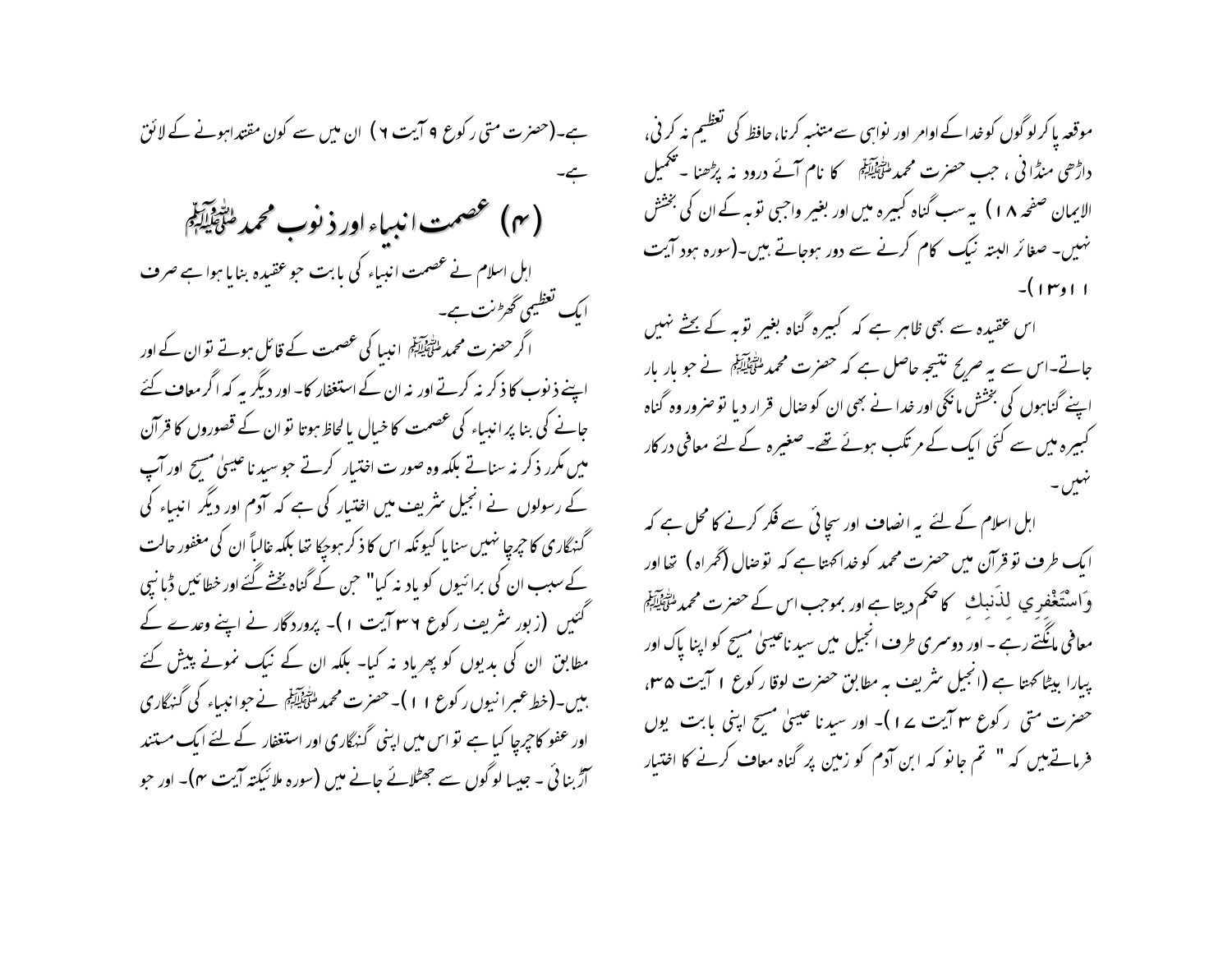للَّذي أَنْعَمَ اللَّهُ عَلَيْه وَأَنْعَمْتَ عَلَيْه أَمْسكْ عَلَيْكَ زَوْجَكَ وَاتَّق اللَّهَ وَتُخْفي في نَفْسكَ مَا اللَّهُ مُبْديه وَتَخْشَى النَّاسَ وَاللَّهُ أَحَقُّ أَن تَحْشَاهُ فَلَمَّا قَضَى زَيْدٌ مِّنْهَا وَطَرًا زَوَّجْنَاكَهَا لكَيْ لَا يَكُونَ عَلَى الْمُؤْمِنِينَ حَرَجٌ فِي أَزْوَاجٍ أَدْعِيَائهِمْ إِذَا قَضَوْا مِنْهُنَّ وَطَرًا وَكَانَ أَمْرُ اللَّه مَفْعُولًامًّا كَانَ عَلَى النَّبِيِّ مِنْ حَرَجٍ فِيمَا فَرَضَ اللَّهُ لَهُ ﴾ ترحمہ: اور حس وقت کہ تو کہتا تھا واسطے اس شخص کے کہ نعمت رکھی ہے اللہ نے اوپر اس کے اور نعمت رکھی ہے نونے اوپر اس کے نتام رکھہ او پر اپنےاپنی بی بی کواور ڈر خداسے اور چھپاتا تھااپنے جی میں حو کحچھ کہ اللہ ظاہر کرنے والا ہے اس کا - اور ڈر تا تھا نولو گوں سے اور اللہ بہت لائق ہے اس کے کہ ڈرے نواس سے۔ پس حب ادا کرلی زید نے اس سے حاجت بیاہ دیا ہم نے تجھے اس کو تا کہ نہ ہووئے اوپر ایمان والوں کے تنگی بیچ، بیبیوں اور لیپالکوں ان کے جب ادا کرلیں۔ ان سے حاجت اور ہم حکم خدا کا کیا گیا - نہیں ہے اوپر نبی کے تحیمہ تنگی بیچ اس چییز کے مقرر کیا ہے اللہ نے واسطے اس کے یہی حال دیکھئے کہ اپنی خواہش پوری کرنے کے لئے اپنے تیئں اللہ کے حکم کے بس میں بے بس بتلادیا۔ اسی طرح مصری کنیزک مریم کے بارے میں اس کو اپنے لئے حلال

کرنے کا حکم سنادیا تھا۔ اور آخر میں کہہ دیا کہ سورہ تحریم آیت ۱ و ۲ یَا أَيُّهَا النَّبِيُّ لمَ تُحَرِّمُ مَا أَحَلَّ اللَّهُ لَكَ تَبْتَغي مَرْضَاتَ أَزْوَاحِكَ وَاللَّهُ

روئیں رکھنے میں سابقہ رسولوں کی نظریں پیش کی تھیں۔(سورہ رعد آیت ۳۸  $-(\varphi_{\mathcal{E}})$ 

مرزا غلام احمد صاحب قادیا فی انبیاء کی عصمت قائم کرنے کے لئے انبساء کی بہ تعریف بتلاتے ہیں۔" انبساء کی اپنی ہستی تحچیہ نہیں ہو تی بلکہ وہ اسی طرح بکلی خدا ئے تعالیٰ کے تصرف میں ہوتے جس طرح ایک کل انسان کے تصرف میں ہو تی ہے ۔انبیاء نہیں بولتے جب تک خداان کو نہ بلائے اور کو ٹی کام نہیں کرتے جب تک خداان سے نہ کرائے۔حوکچھ وہ کھتے یا کرتے بیں وہ خدائے تعالیٰ کے احکام کے نیپچے کہتے یا کرتے بیں۔اور ان سے وہ طاقت سلب کی جاتی ہے ۔ جس سے خدائے تعالیٰ کی مرحنی کے خلاف کوئی انسان کرتاہے۔ وہ خدا کے باتھ میں ایسے ہوتے ہیں جیسے مردہ-" انبیا ایکشا کو خدا نے ہر ایک قسم کی سمزا سے ہمیشہ کے لئے بری ٹھہرایا ہے۔" (از رسالہ ابطال مرزا صفحہ

مرزاجی کی اس تعریف نبی اور بریت سمزاسے بھی کوئی نبی بے گناہ قرار نهبيں دياجاسكتا۔

اول تو مرزا نے یہ تعریف انبیاء کی حصرت محمد کے قول کی بنا پر تجویز کی حبو اپنے بھلے برے کاموں کو خدا ہی کے ذمے لگادیا کرتے تھے۔ اور لوگوں کو سمجا تھے کہ محمد کو بدی کرنے کا کوئی مضائقہ نہیں ہے۔مثلاً زینب کے مارے میں یہ ضم سنایا۔ سورہ احزاب آیت سے معود ۲ س مع ۲ کیا ٖ " قَقُولُ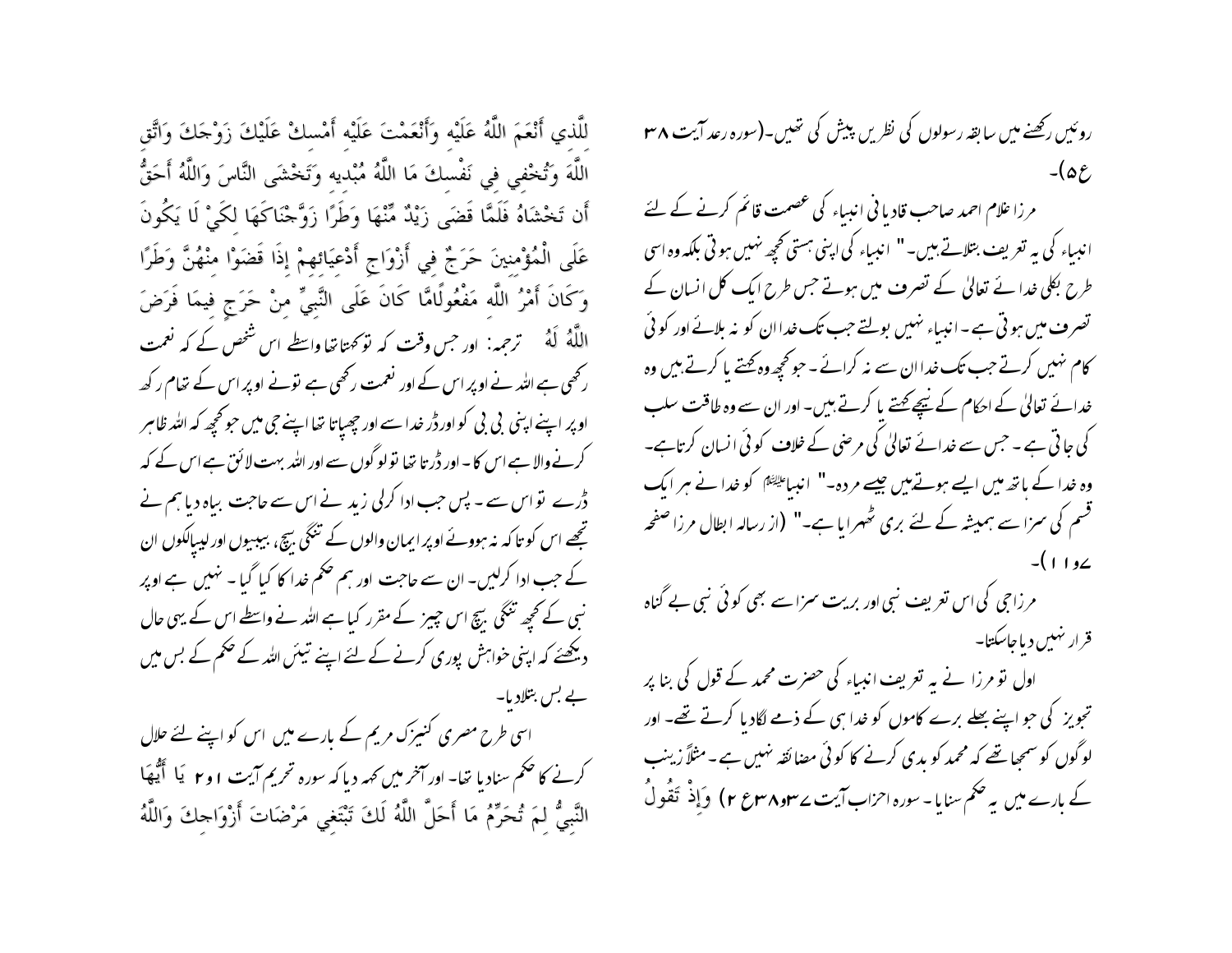کے لئے اپنے تیئں خدا کے بس میں بے بس جتایا بلکہ اپنے گناہوں کی معافی مانگتےرہے۔اور معافی کی بنا پروہ سمزا سے بری کئے گئے تھے۔ قرآن کے مطالعہ سے ایسا معلوم ہوتا ہے کہ عنیر مسلمان کا مال لوٹ لینا۔ حبو حصرت محمد التَّأْلِيَّةَ ﴿ كَو مهْ مانے اس كو قتل كرنا عنير ول كى عور تول كا لالچ کرنا- قسم توڑد بنا- بدلالینا، اور کعبہ پرستی حصرت محمد السَّخْلِيلَهُمْ حب ایسے کا م کرتے اور کرواتے تھے تو ان سے خدا کرواتا تھا اور اس لئے ایسے گناہوں کی معافی مانگنے کی بھی آپ پروا نہ رکھتے ہوئگے - ایسے کاموں کواپنی انسانی ذات کی کھروری نہیں بلکہ مر دانگی سمجھتے تھے ۔اور استغفار صرف ذیوب عنال کے لئے کرتے تھے جیسا پہلے د کرآجکا ہے۔

دوم- مرزاحی نے حبو تعریف نبی کی بیان کی ہے وہ صرف محمد ملتَّ *پُلِی*کُمْ کی خاطر تاہم اس سے بھی کوئی نبی بے گناہ قرار نہیں دیا جاسکتا ۔معصومیت انبیاء دو حالتوں کے ماتحت تھی۔ ایک وہ جس میں مرزا جی نبی کو خدا کے تصرف میں مثل کل یا مردہ کے بتلاتے ہیں۔ یہ حالت الہام کی تھی ۔مگر ایسا تصرف خاص خاص صور نوں میں ہوتا تھا - جیسا روبا با خواب کی حالت میں اور تسپر بھی نبی مثل کل کے نہیں ہوجاتے تھے بلکہ جیسے وہ بیرونی عالم کی چیزوں کو اپنی حواس خمسہ سے محسوس کرتے تھے یا اور لوگ کرتے ہیں۔ اور اس مشاہدہ کو یا اس کے مطابق لوگوں کے سامنے بیان کرتے ہیں۔ اسی طرح نبی رویا یا خواب کے مشاہدوں کو محسوس کرنے کی حسس رکھتے تھے اور ان کو بیان کرنے

غَفُورٌ رَّحيمٌ قَدْ فَرَضَ اللَّهُ لَكُمْ تَحلَّةَ أَيْمَانكُمْ ۚ يعنى اے نبى *كيوں* حرام کرتاہے اس چیپز کو کہ حلال کیاہے خدا نے واسطے تیپرے تحقیق مقرر کردیا ہے اللہ نے واسطے تہارے کھولنا تہاری قسموں کا ۔ اس میں بھی حصرت محمد التَّقِيَّةَ فِي ابنى ابك اور خواہش پورى كرنے چاہتے تھے اور اس كے لئے اپنے تئیں بقول مر زا بالکل *خد*ا کے تصر**ف م**یں بتلادیا۔

ان دو نوں موقعوں پر حصرت محمد ملٹی ایم حولوگوں سے ڈر کے مارے بات چھپاتے اورا کپ چپیز کو حرام نصور کرتے تھے نو یہ بھی خدا نے تعالیٰ ہے کی عنایت کی طرف منسوب ہوناچاہیے کیونکہ حصرت محمد الج ایک او خود بولنے اور کام کرنے میں مردہ ہونگے۔

بِهِ سوره اعراف آيت ١٨٨ ع قُل لاَّ أَمْلِكُ لِنَفْسي نَفْعًا وَلاَ ضَرًّا إِلاَّ مَا شَاء اللَّهُ كه نهيں اختبار ركھتا ہے ميں واسطے جان اپنى كے نفع كا اور نہ صرر کامگر حبو چاہے اللہ یہ کیفیت حصرت محمد السَّخْ پہلے کے نبی ہونے کی ہے جس نے اپنے بھلے برے قول وفعل کو خدا کے ذمے لگایا اور اس نامور کی کار گذاری کی بنا پر مرزا حی نے اسی طرح کل انبیاء کو خدا کے تصرف میں بے بس اور مر دہ بتلایا ہے اور اس صورت میں تو بے شک خدا مجبور ہے کہ ان کوان کے گناہوں کی سمزا سے بری رکھے۔مگر انبیاء سابقین کے بارے میں ایساٹھان علط ہے انہوں نے اپنے برے کام خدا کے ذمے نہیں لگائے اور نہ ان کے حواز